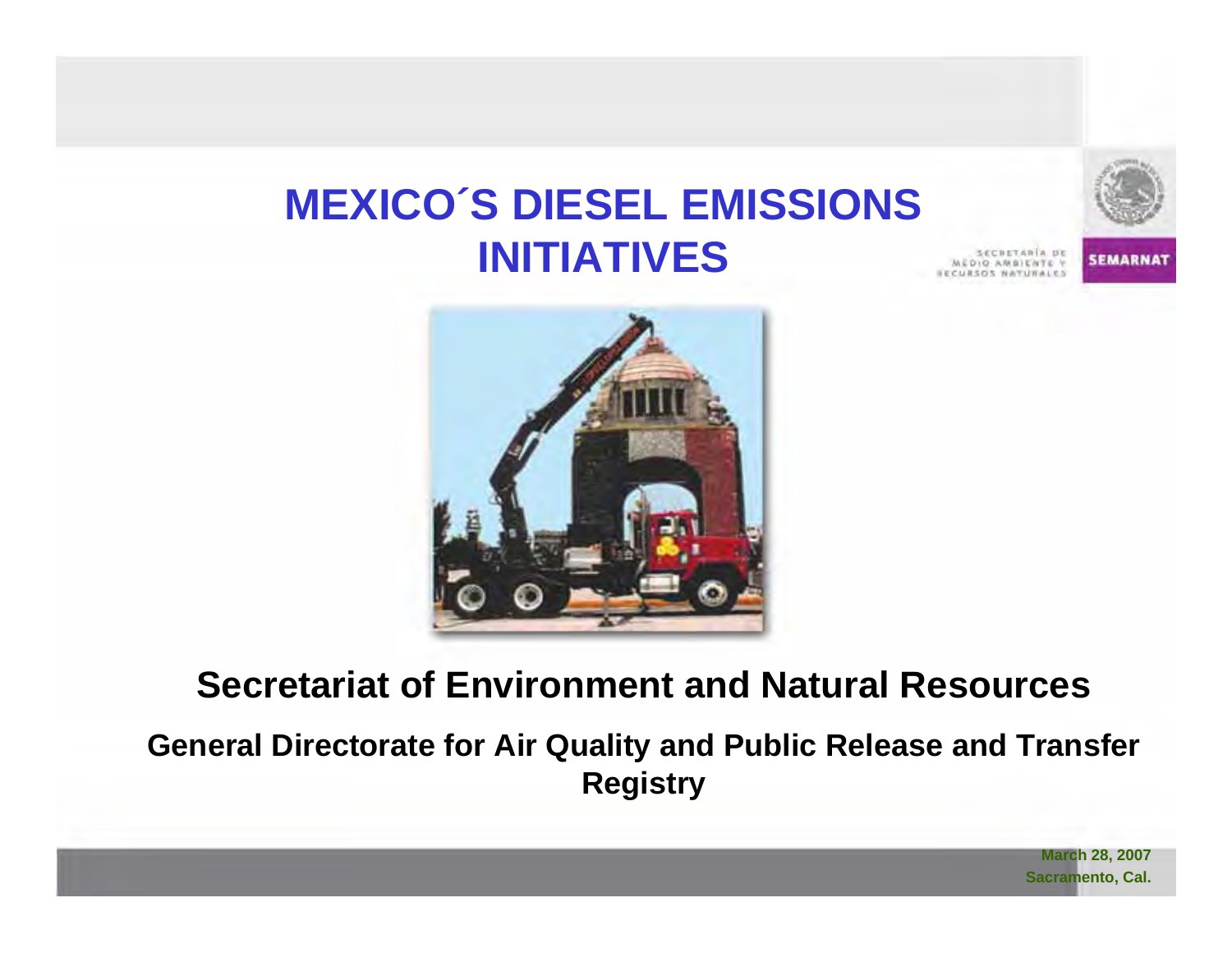

# **PREVIOUS**

### 2005 TRANSPORT STATISTICS



**SEMARNAT** 

SECRETARÍA DE<br>Y ARDIO AMBIENTE<br>ESCURSOS NATURALES

| <b>Concept</b>                                        | <b>Measure Unit</b>     | <b>Value</b> |
|-------------------------------------------------------|-------------------------|--------------|
| Total volume loaded in all transport<br>modes, 2005 P | Metric tons in millions | 808.9        |
| Total load volume, moved by road<br>ways, 2005 P      | % total volume loaded   | 53.8         |
| Railways length, 2005 P                               | <b>Kilometers</b>       | 26 662       |
| Net road length, 2005 P                               | <b>Kilometers</b>       | 355 796      |
| Net toll road length, 2005 P                          | <b>Kilometers</b>       | 7409         |
| Sea Ports, 2005 P                                     | <b>Units</b>            | 96           |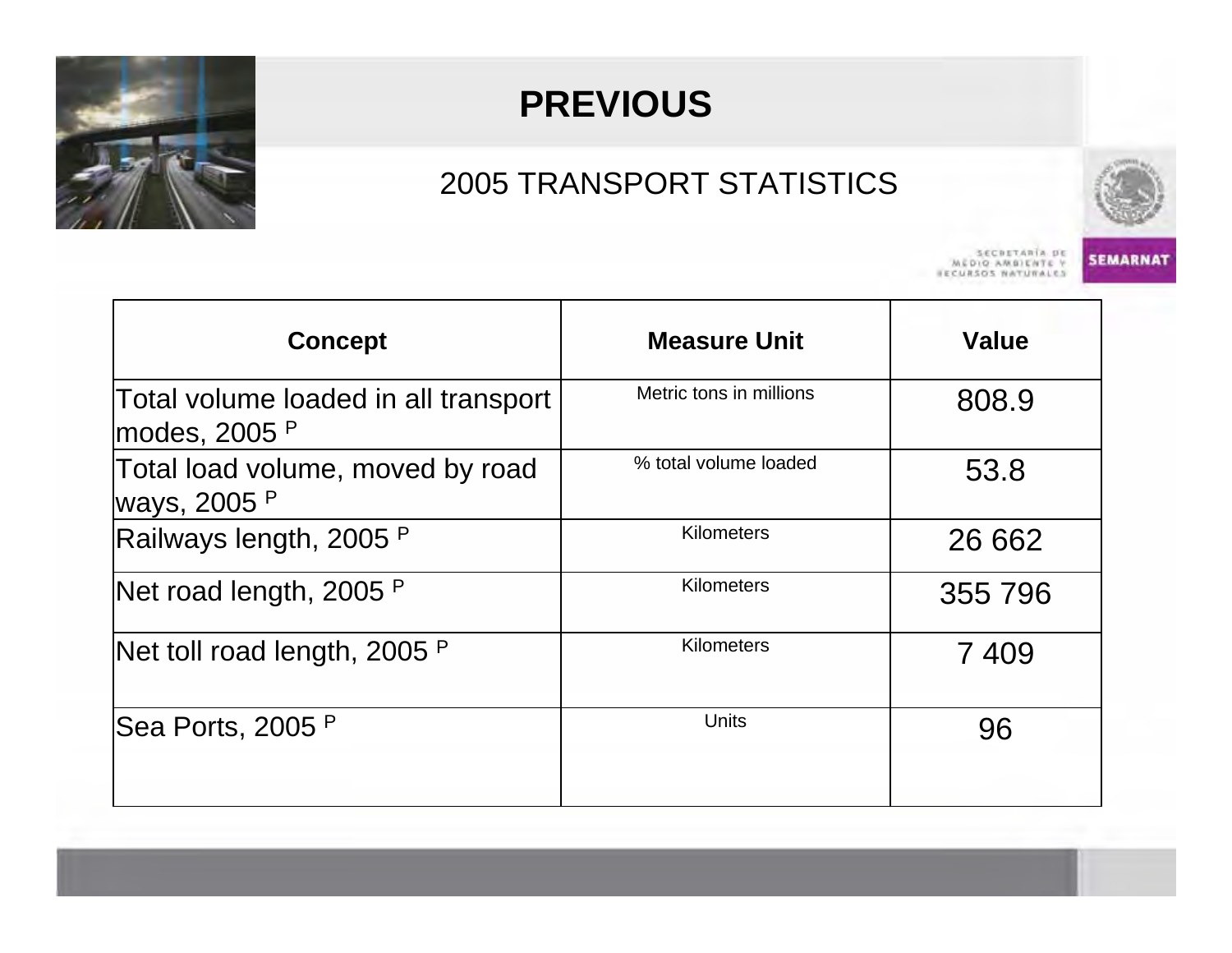# **PREVIOUS**

### BOARDING CROSSES 2001



**SECRETARÍA DE** DIO AMBIENTE V

**SEMARNAT** 

- MAIN BORDER PORTS (LAND LOAD )
	- Nuevo Laredo/Laredo 1,419,165 32.8 %
	- –Tijuana / Otay Mesa 700,453 16.2 %
	- Cd. Juárez/El Paso 656,257 15.2 %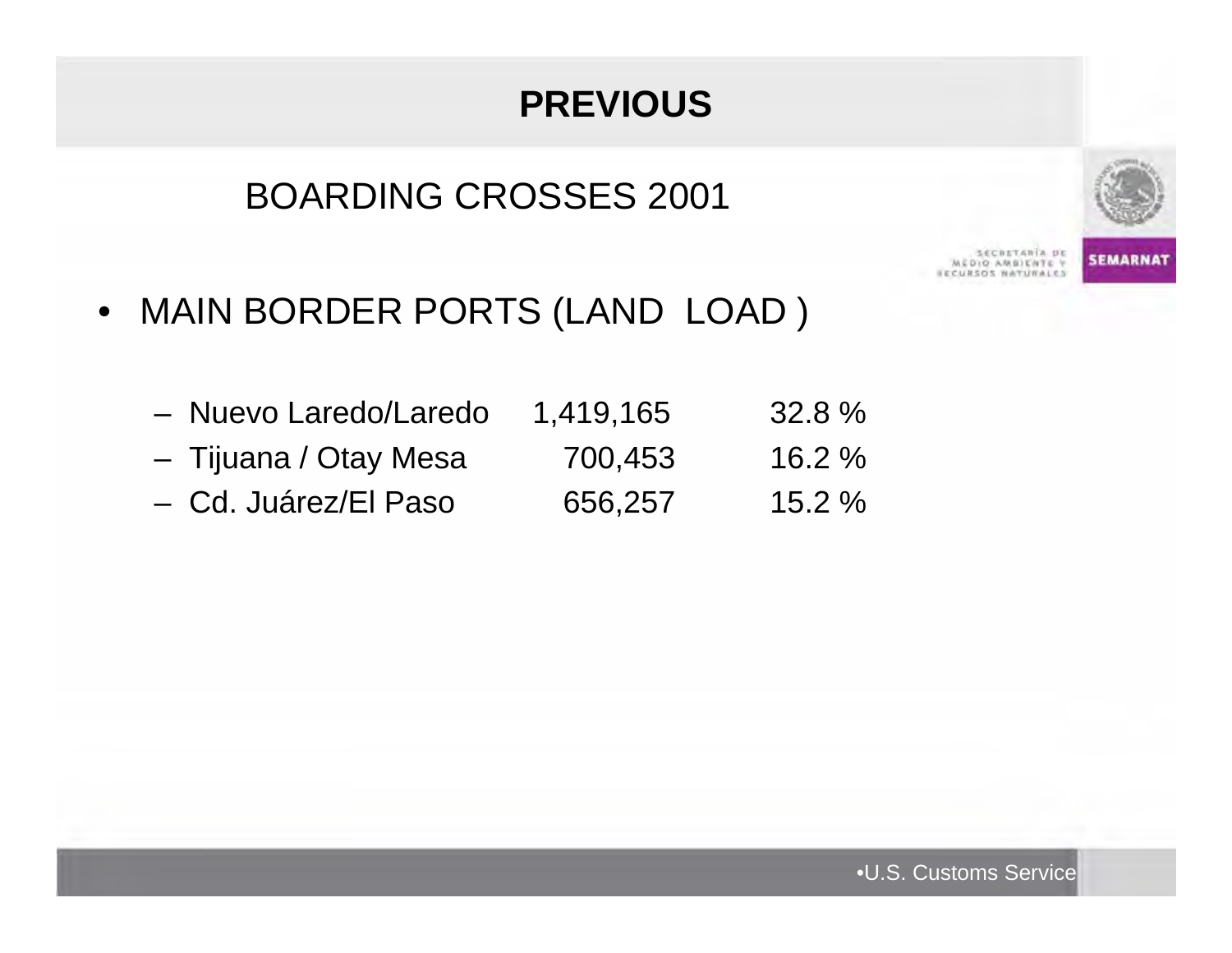# **PREVIOUS**

#### **Motors Vehicles: main cause of air pollution in cities**





- In Mexico runs almost 20 millions of vehicles.
- Most of them are concentrated in medium and big cities.
- Nowadays motors vehicles contribute with:
	- –95% Carbon monoxide.
	- –75% Nitrogen oxides.
	- –50% Hydrocarbons.
	- –60% Fine particles.
	- –25% Sulfur dioxide.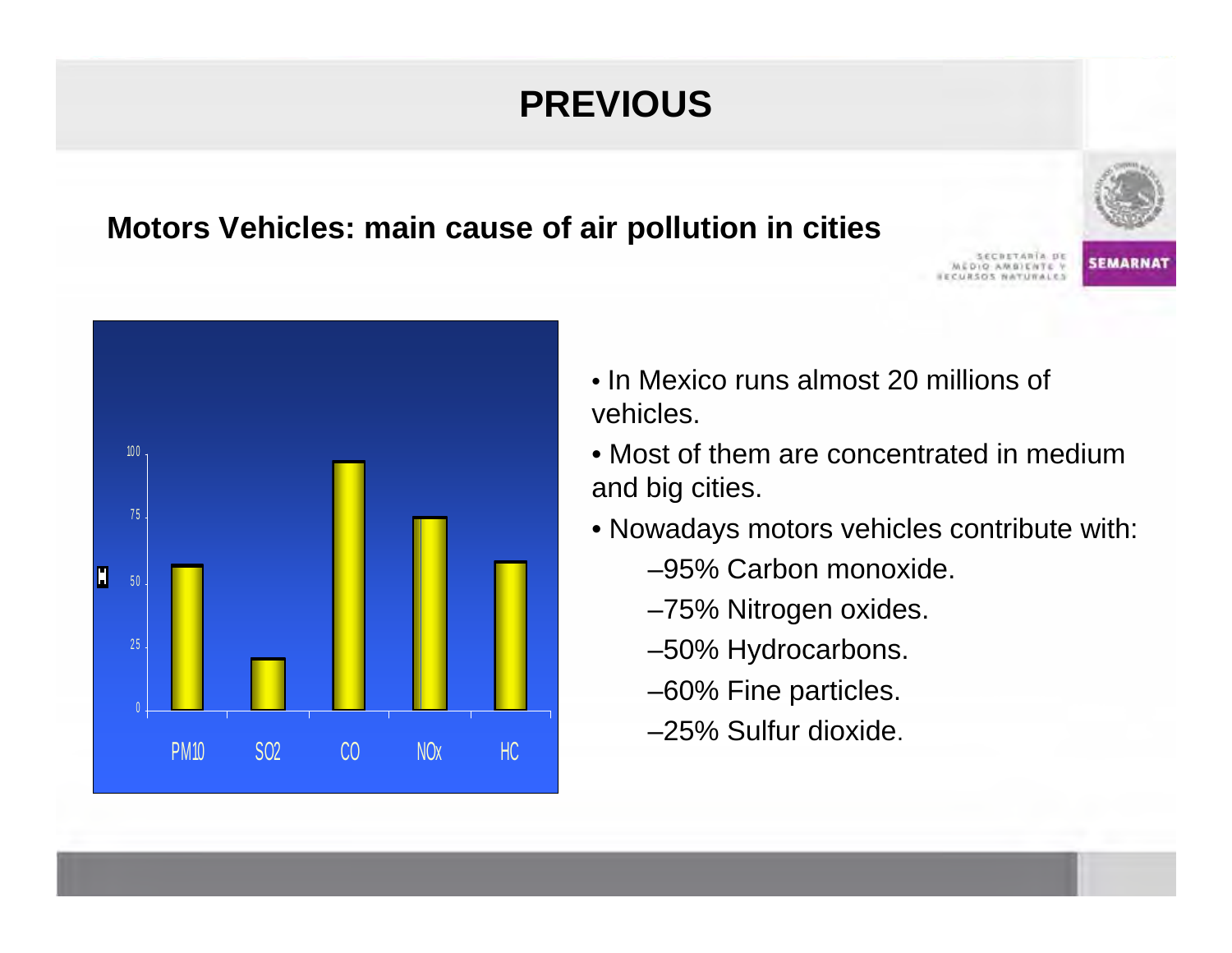



**SEMARNAT** 

SECRETARÍA DE DIO AMBIENTE I

Contribución porcentual de emisiones por sector, 2002



Fuente: SEMARNAT, DGGCARETC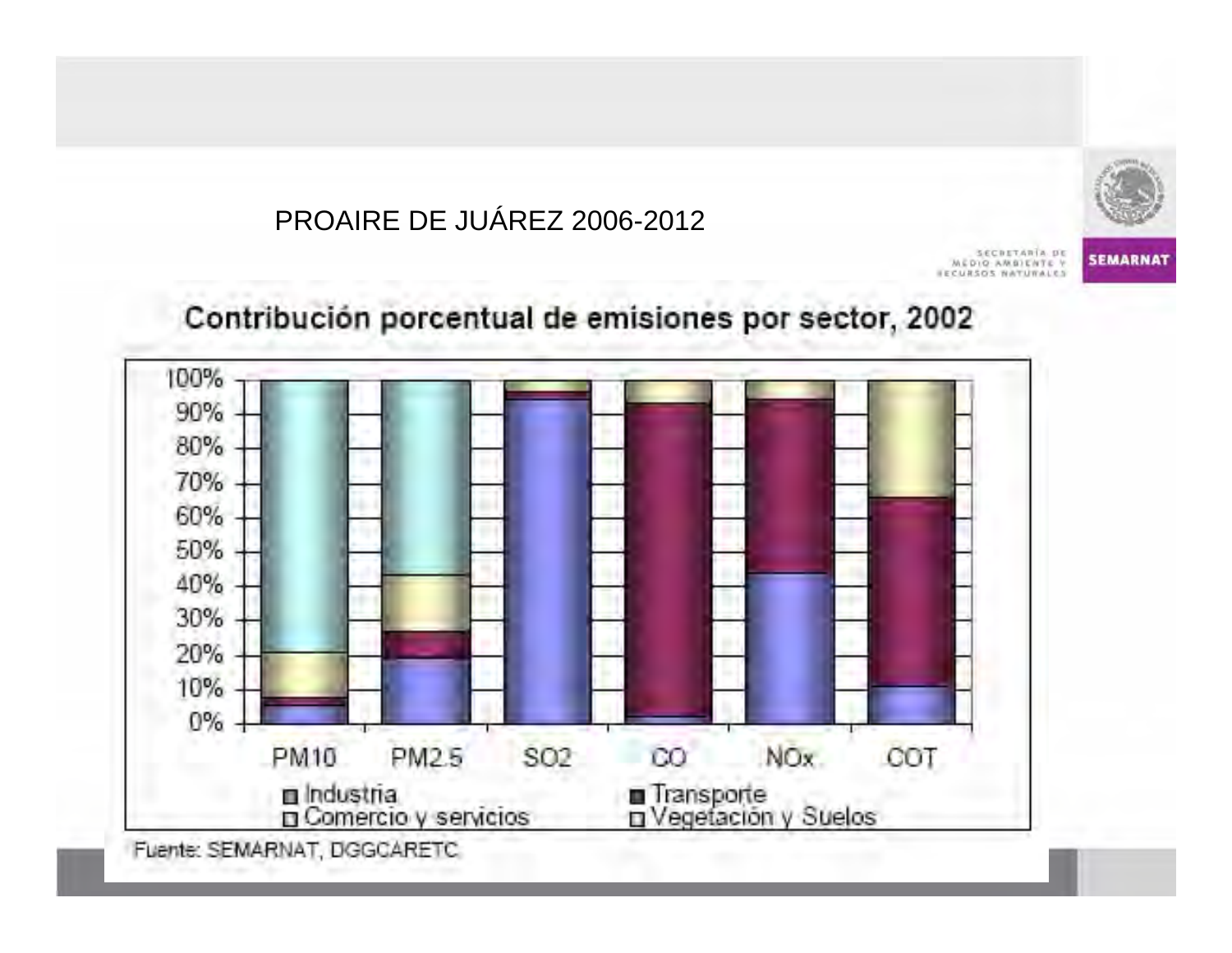# **"Transport in Mexico"**

- •In Mexico the transport generates 95% CO, 75% NOx, 50% HC, 60% PM and 25% SO<sub>2</sub> (total emissions into the atmosphere of anthropogenic origin).
- •In Mexico runs almost 20 millons of vehicles, they contribute with 28.8%  $\mathsf{CO}_2$  emissions.
- •It is estimated that average age of heavy-duty trucks is 17 years old.

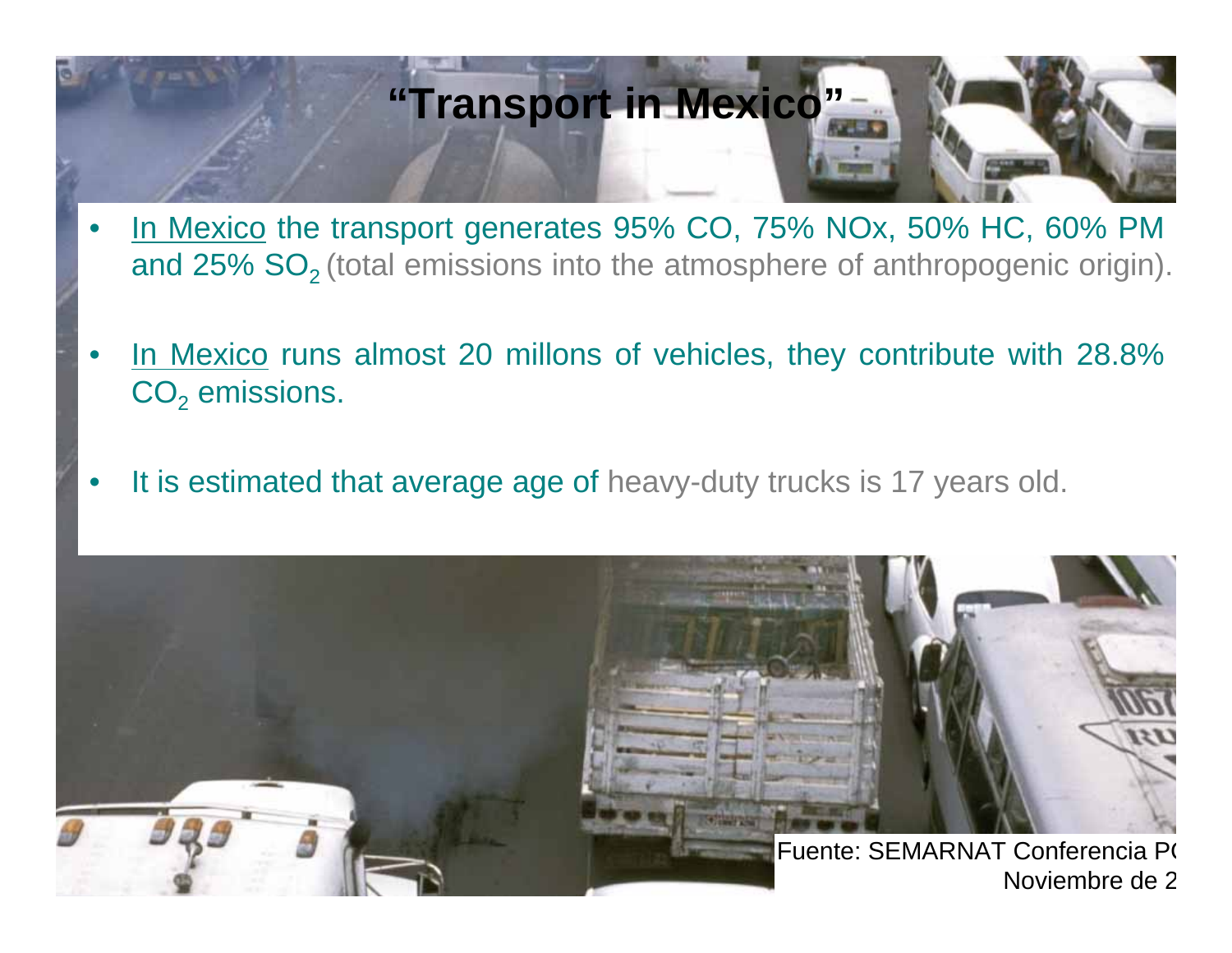

**In order to progress on diesel emission reductions, the key element of Mexican Strategy must focus on: Clean diesel, stricter regulations for new engines, reinforce I&M programs, and voluntary programs or incentive programs like "Smartway" and "Chatarrización".** 

- •**Ultra Low Sulphur Diesel Introduction**
- • **Load Transport Measures** •**New Engine Standards & I/M New procedure (Rules and Regulations)**
	- •**"Smartway" (Voluntary Program)**
- •**Renovation of Federal Fleet ("Chatarrización" Program)**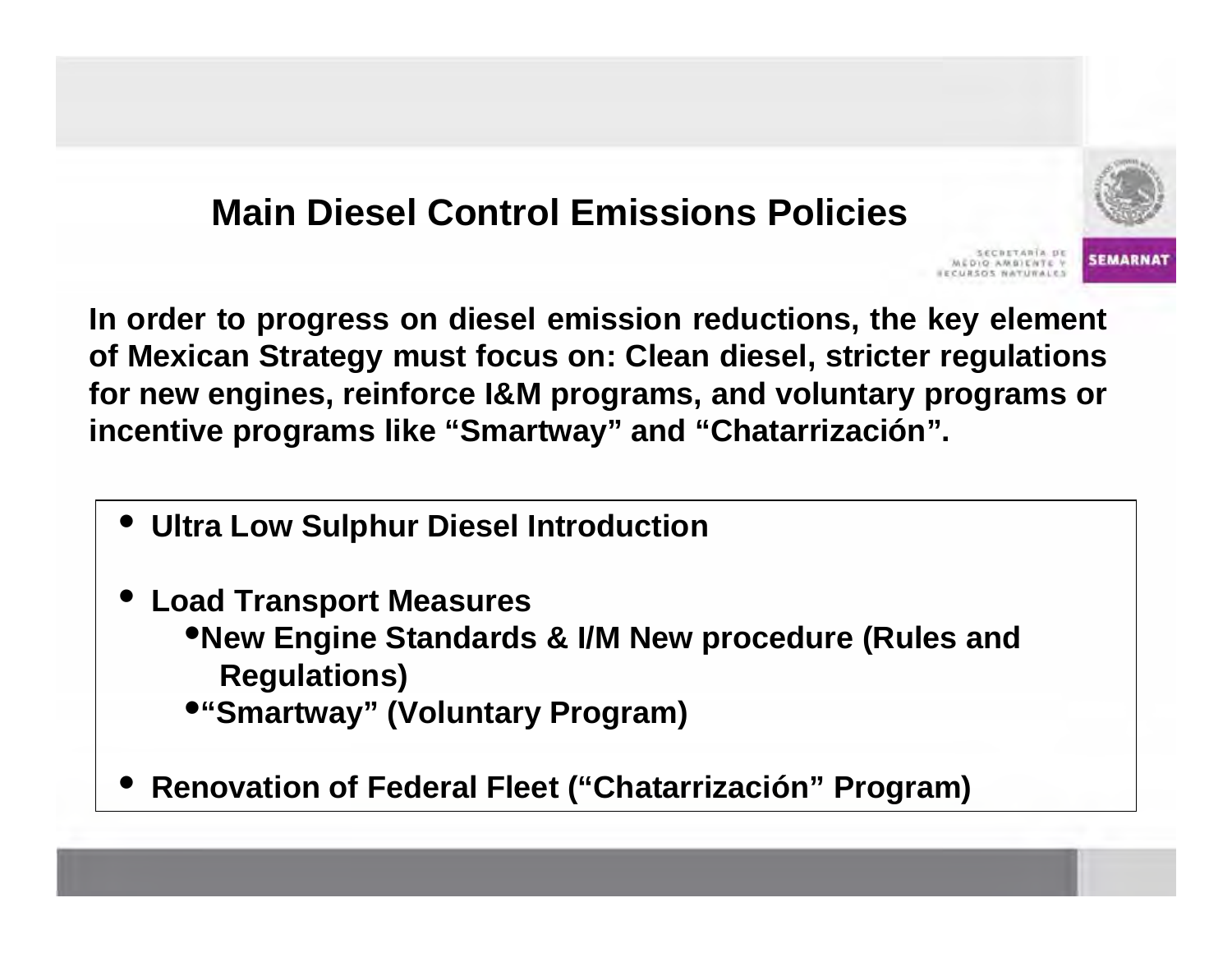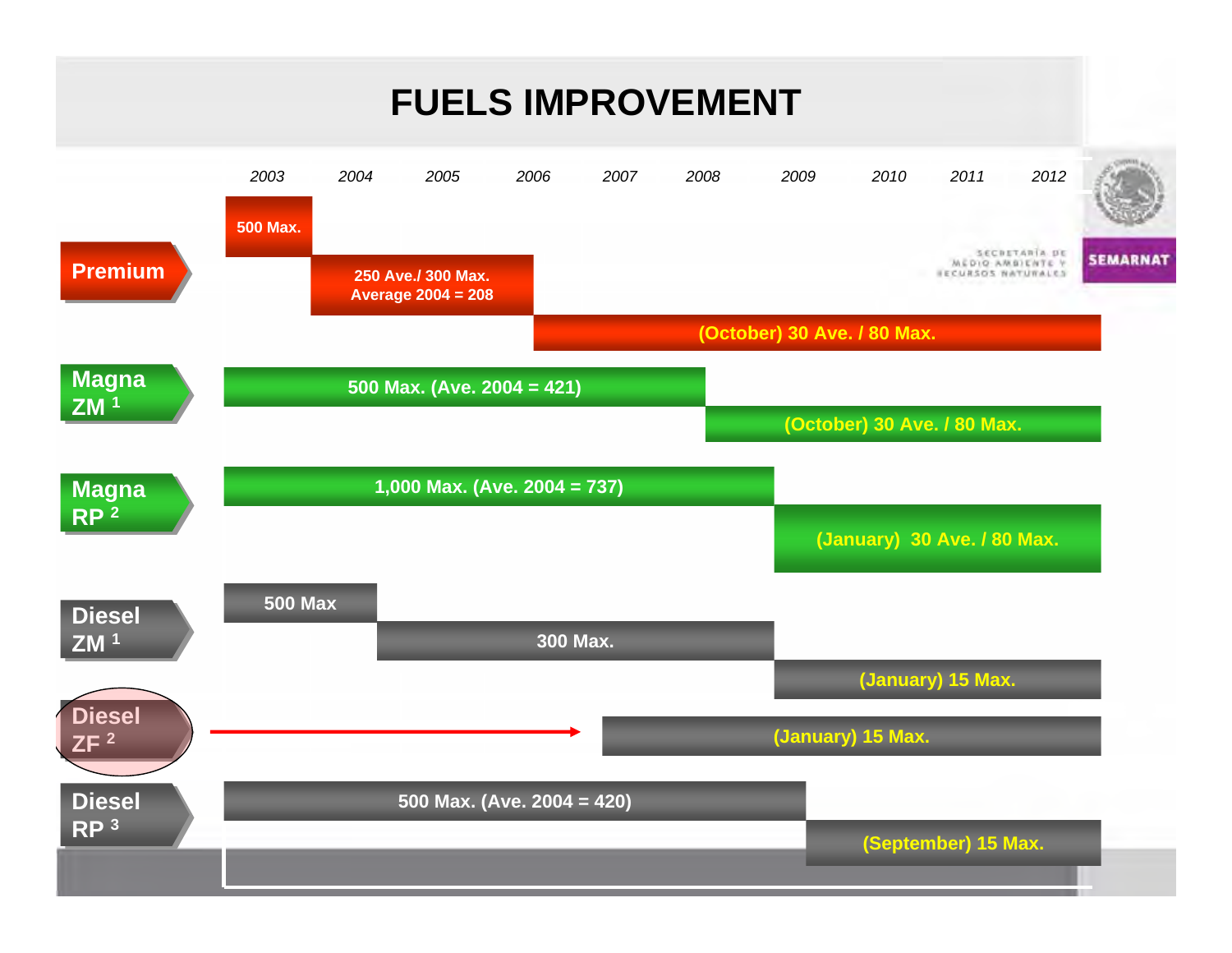#### **Fuel distribution facilities in border zone Fuel distribution facilities in border zone**

SECRETARÍA DE<br>MEDIO AMBIENTE Y





**SEMARNAT**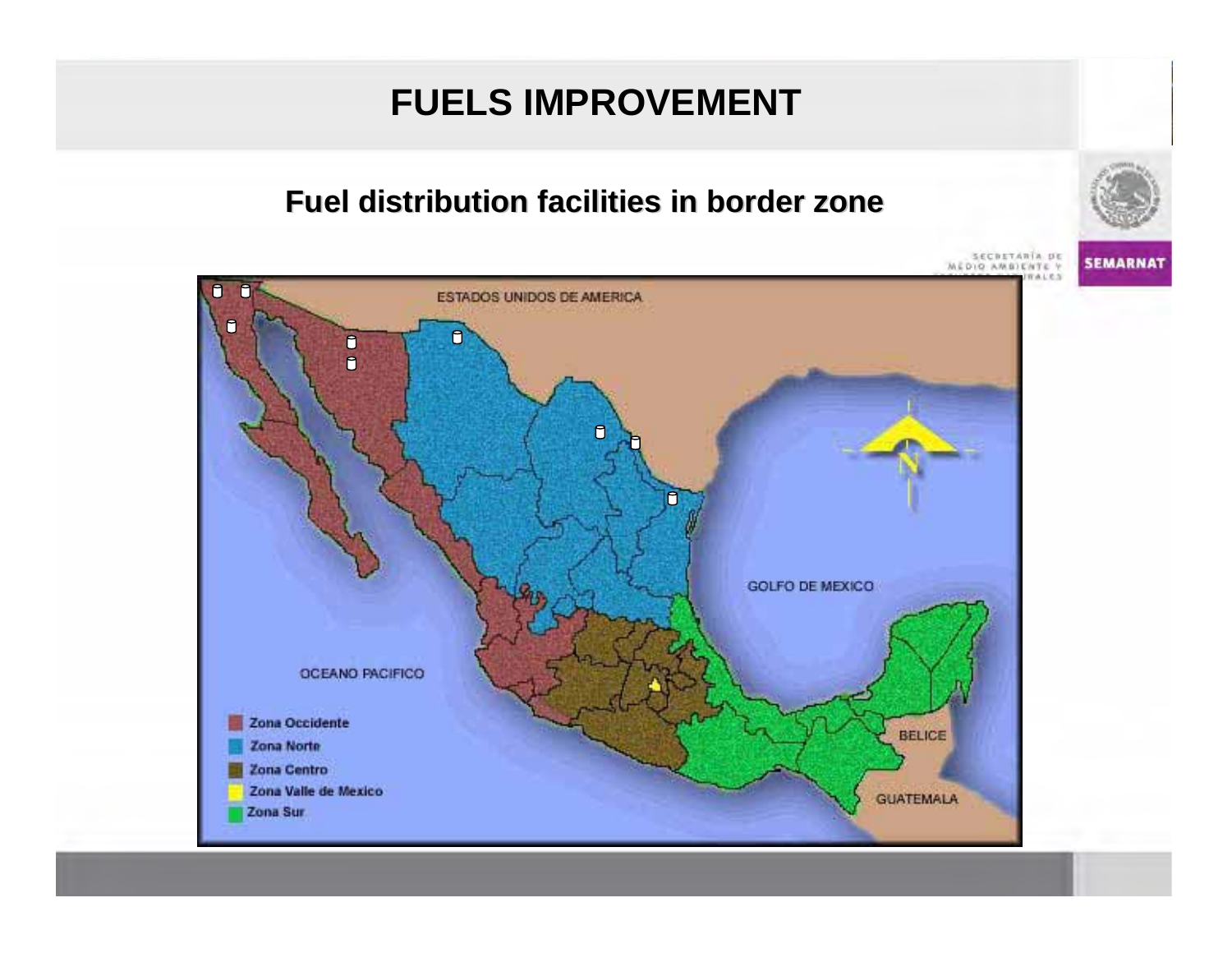#### **Fuel distribution in Baja Fuel distribution in Baja**





SECRETARÍA DE<br>MÉDIO AMBIENTE Y<br>ESCURSOS NATURALES **SEMARNAT**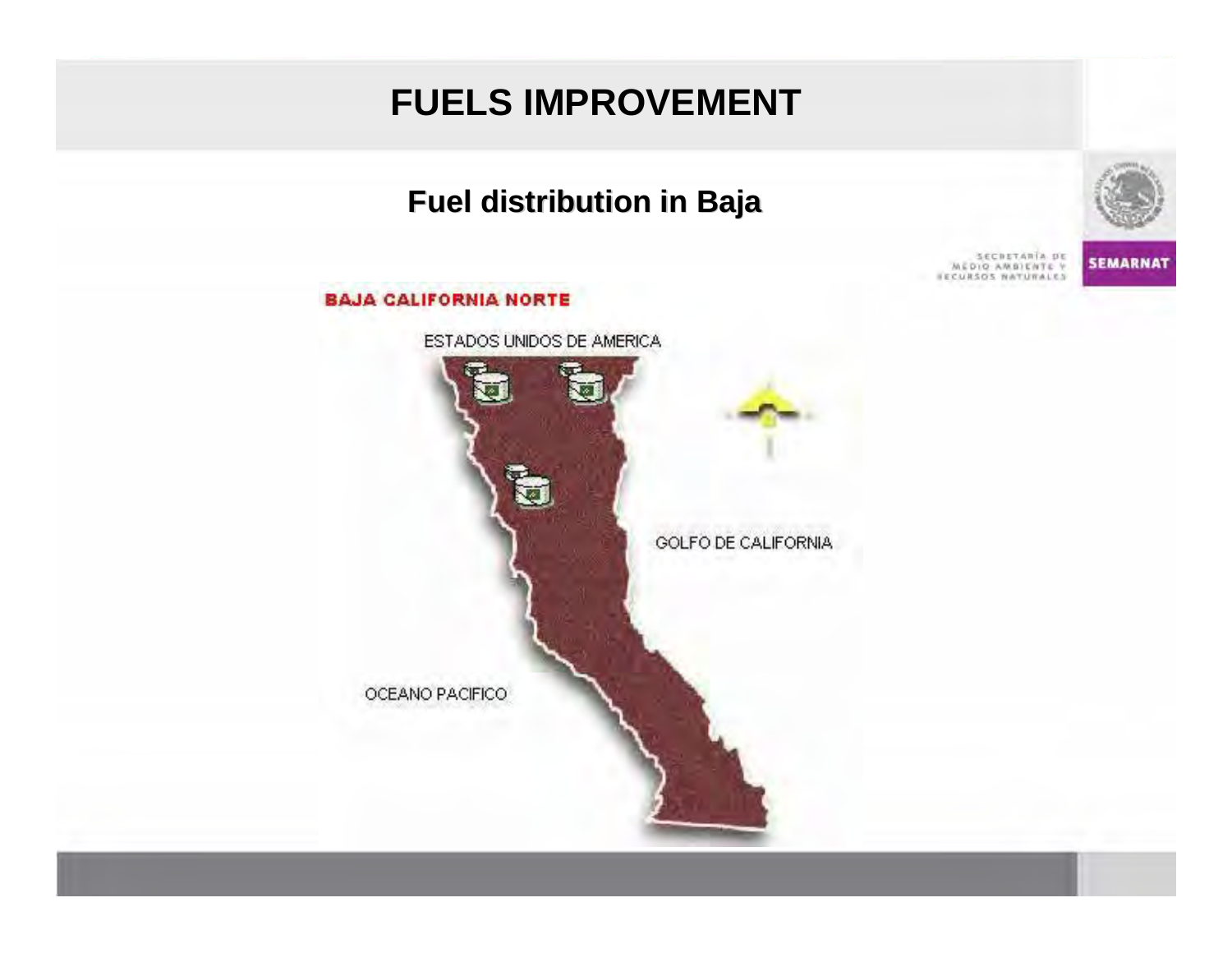#### **Fuel distribution distribution in Sonora in Sonora**





**SEMARNAT**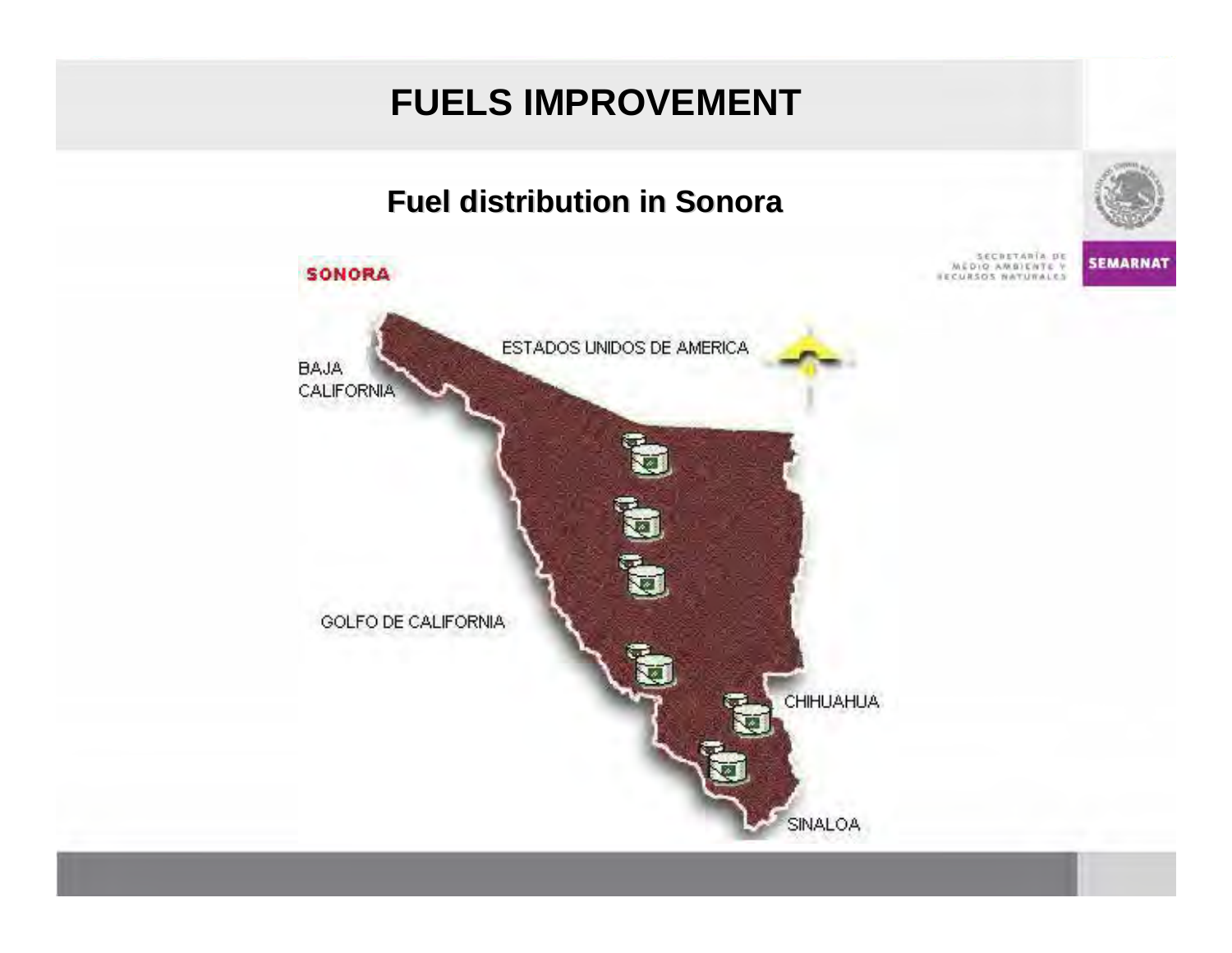#### **Fuel distribution distribution in Chihuahua in Chihuahua**



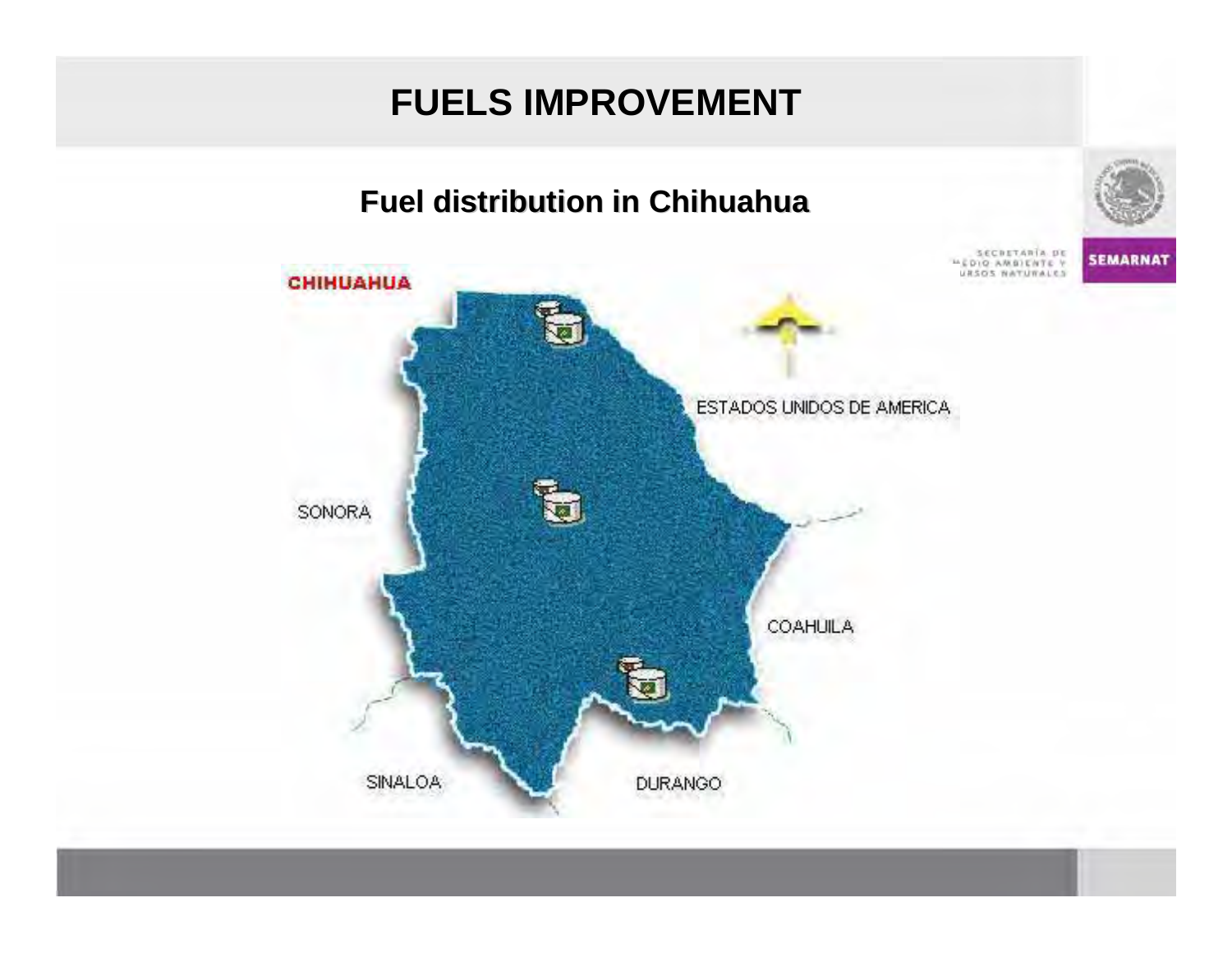



**SEMARNAT** 

SECRETARÍA DE **ISTURALES** 

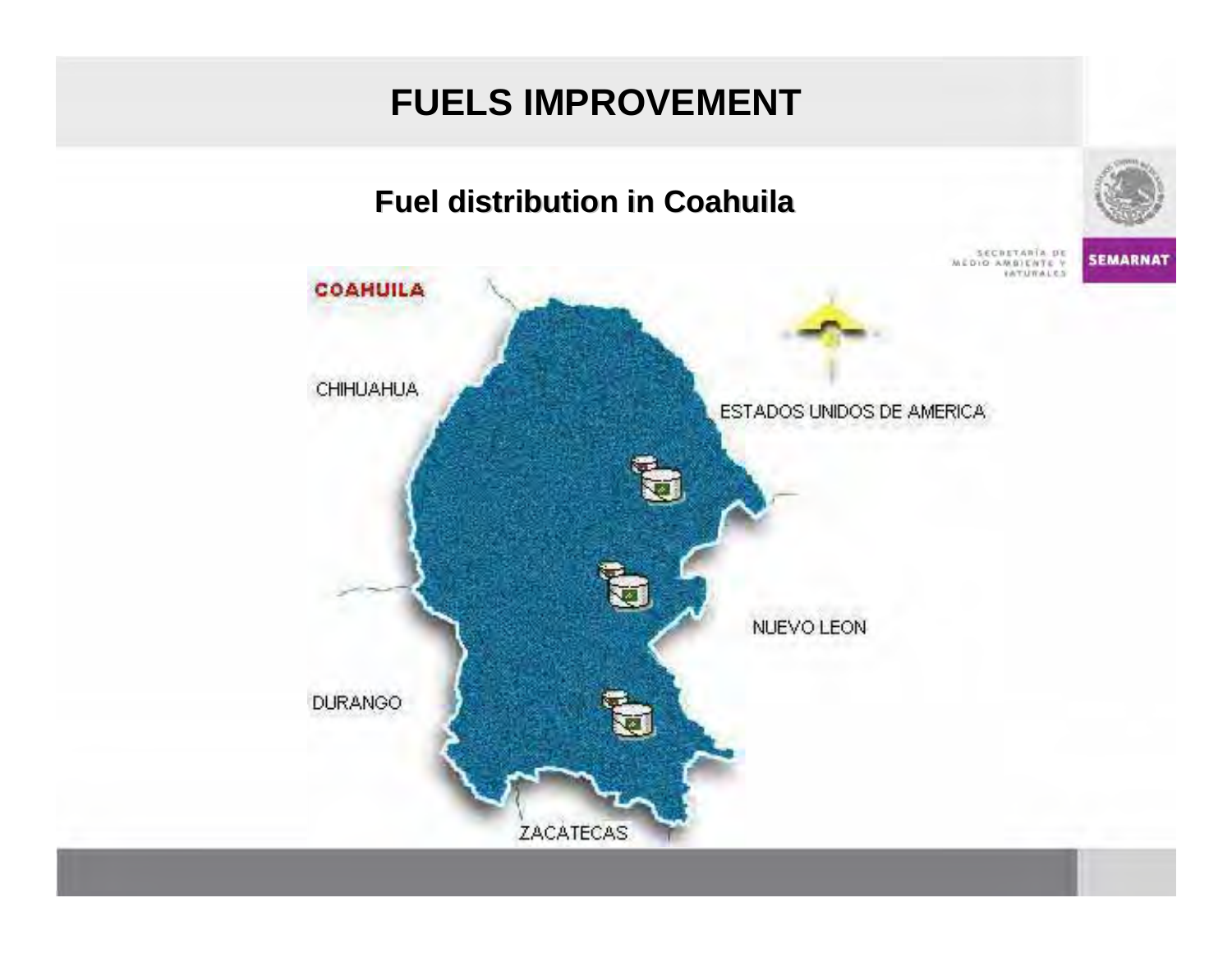





**SEMARNAT**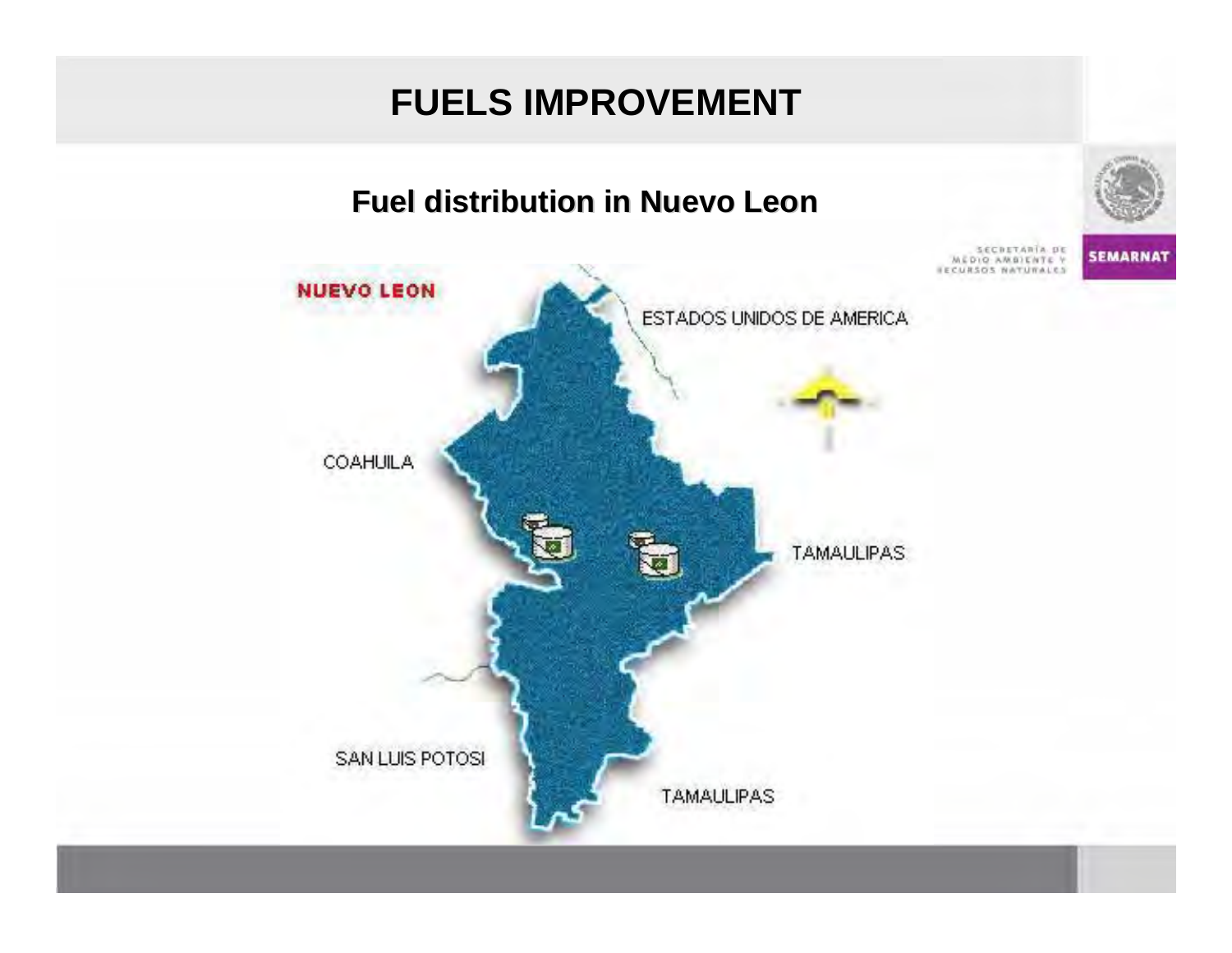### **Fuel distribution distribution in Tamaulipas in Tamaulipas**



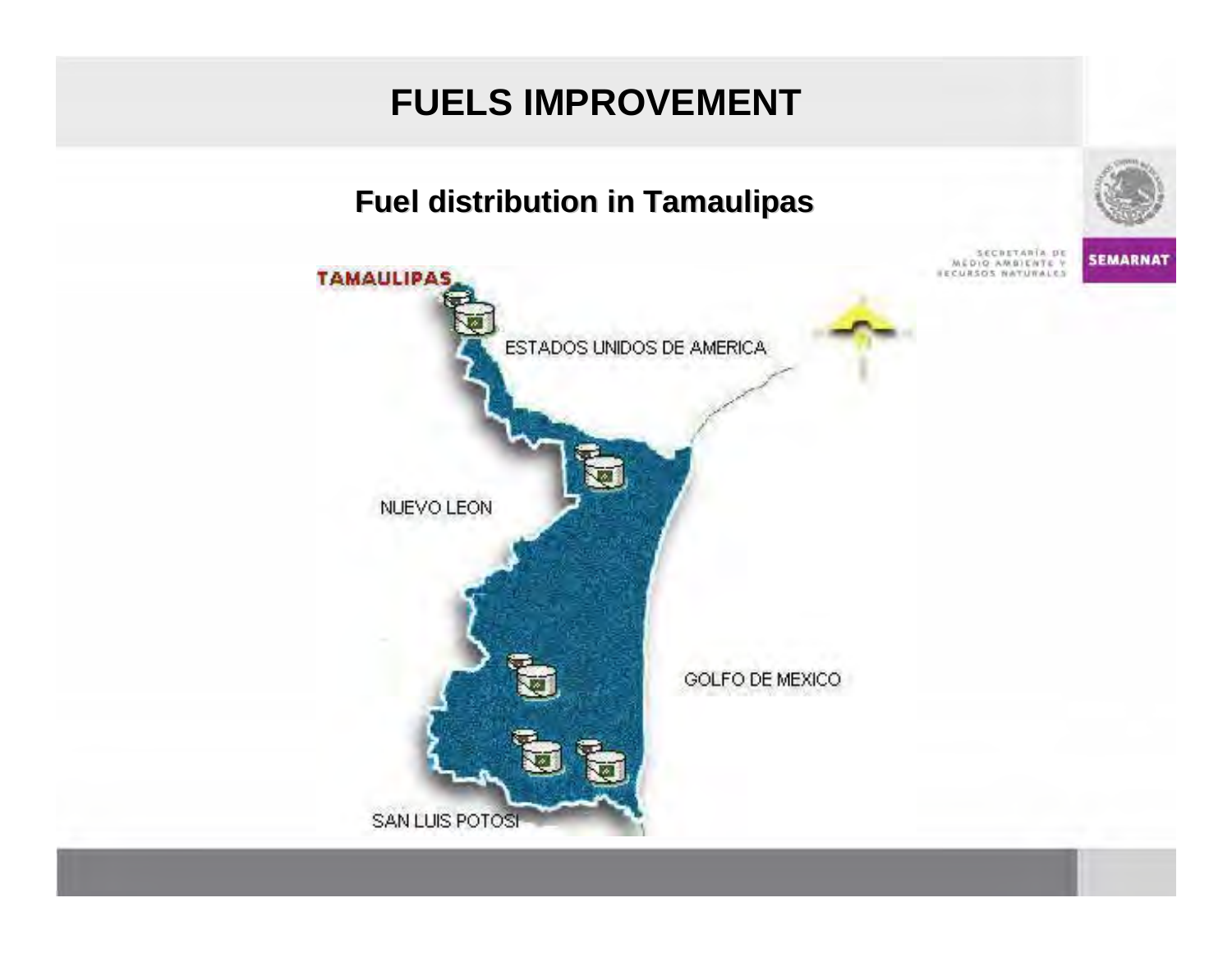**Terminals Terminals where Ultra -Low Sulfur Diesel supply is standardized standardized**





**SEMARNA** 

- Rosarito Mexicali Ensenada (Baja California)
- Ciudad Juárez (Chihuahua)
- Laredo (Tamaulipas)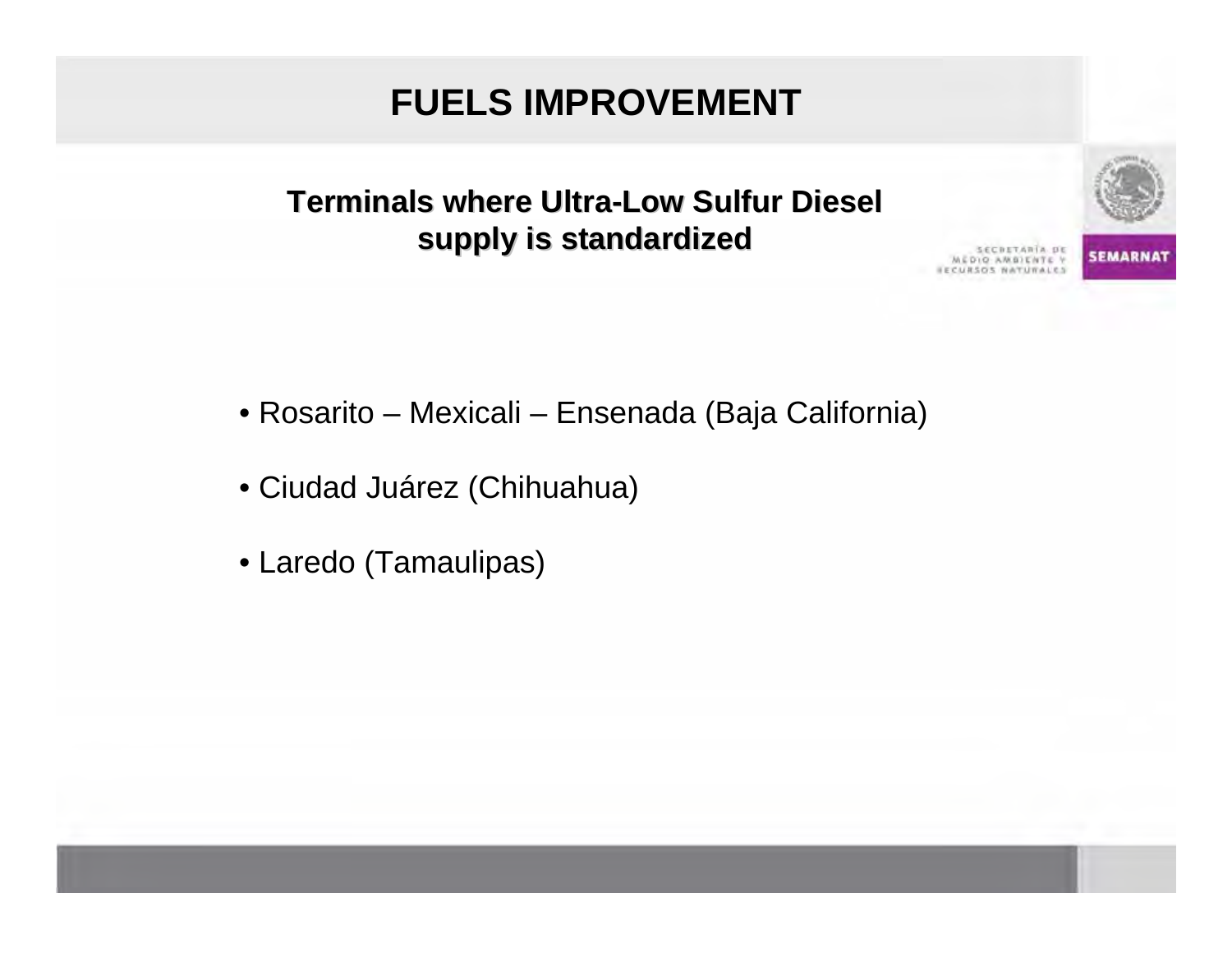#### **Terminals where Ultra Terminals where Ultra-Low Sulfur Diesel Low Sulfur Diesel supply is intermittent (no quality controls)**





- Nogales y Magdalena (Sonora)
- Sabinas (Coahuila)
- Reynosa (Tamaulipas)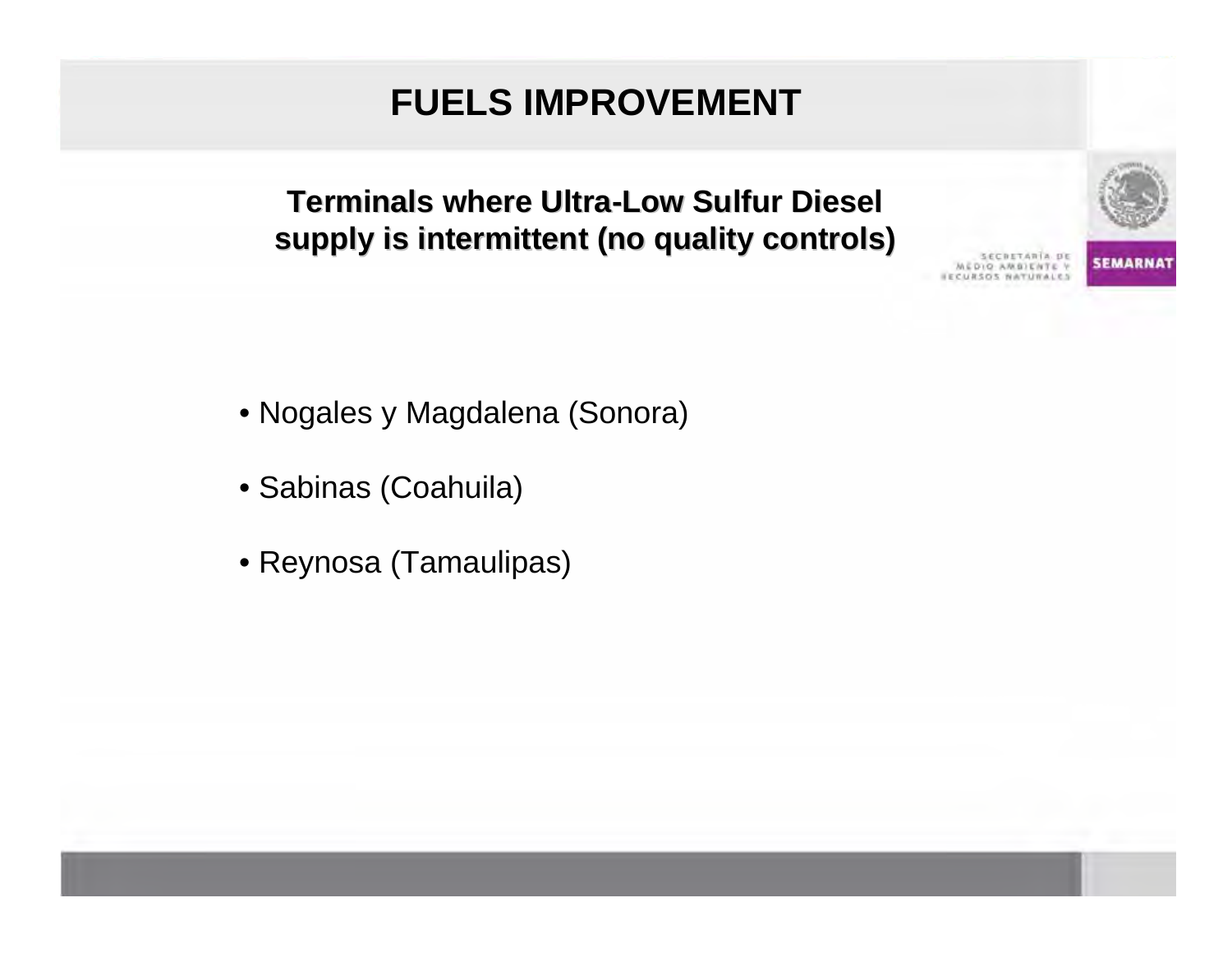### **EMISSION STANDARDS DIESEL ENGINES**

#### **EPA 98 & EURO III / EPA 2004 & EURO IV**

**ECRETARIA DE** AMBIENTE Y

**SEMARNAT** 

| Emissión Standard for Diesel-Powered Vehicles (gross vehicular weight over 3,587 kg)* |                 |              |          |                |                  |  |  |
|---------------------------------------------------------------------------------------|-----------------|--------------|----------|----------------|------------------|--|--|
| (in grams/brake horsepower hour)                                                      |                 |              |          |                |                  |  |  |
| Pollutant                                                                             | Standard        | Hydrocarbons | Carbon   | <b>Nitrous</b> | <b>Particles</b> |  |  |
|                                                                                       | referred to     | (HC)         | Monoxide | oxides         |                  |  |  |
|                                                                                       |                 |              | (CO)     | (NOx)          |                  |  |  |
| Year                                                                                  |                 |              |          |                |                  |  |  |
| 1993                                                                                  |                 | 1.3          | 15.5     | 5.0            | 0.25             |  |  |
| 1994-1997                                                                             |                 | 1.3          | 15.5     | 5.0            | 0.1              |  |  |
| $1998 - 2003$                                                                         |                 | 1.3          | 15.5     | 4.0            | 0.1              |  |  |
| $2004 - VI$ 2008                                                                      | <b>EPA 98</b>   | 1.3          | 15.5     | 4.0            | 0.1              |  |  |
| VII 2008 - VI 2011                                                                    | <b>EPA 2004</b> | 0.5          | 15.5     | 2.5            | 0.1              |  |  |
| Emissión Standard for Diesel-Powered Vehicles (gross vehicular weight over 3,587 kg)  |                 |              |          |                |                  |  |  |
| (in grames per kilowatt hora)                                                         |                 |              |          |                |                  |  |  |
| $2004 - VI 2008$                                                                      | Euro III        | 0.66         | 2.1      | 5.0            | 0.10             |  |  |
| VII 2008 - 2011                                                                       | Euro IV         | 0.46         | 1.5      | 3.5            | 0.02             |  |  |

*Source: Own data based on Directive 1999/96/EC Directiva 2001/27/EC y 40 CFRsection 50.10*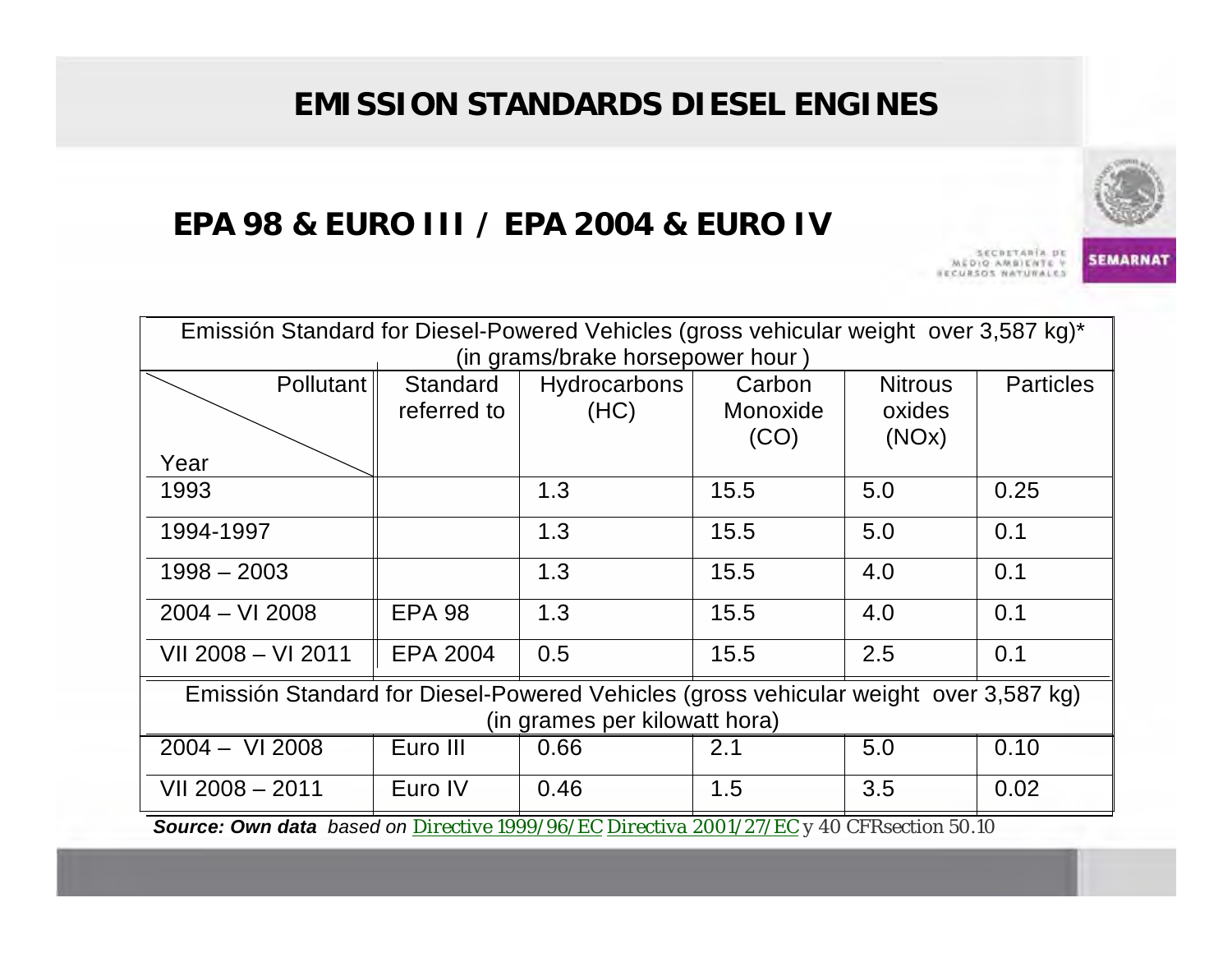# **INSPECCTION AND MAINTENANCE**



**SEMARN** 

**I. I&M Improvements**

- • **Fixed I&M Centers for Federal Fleets (trucks on federal roads – main load transport companies)**
- • **Introduction of New Procedure for Truck I&M Program (test SAEJ1667 will be enforced by new regulations – will be official in three weeks more).**

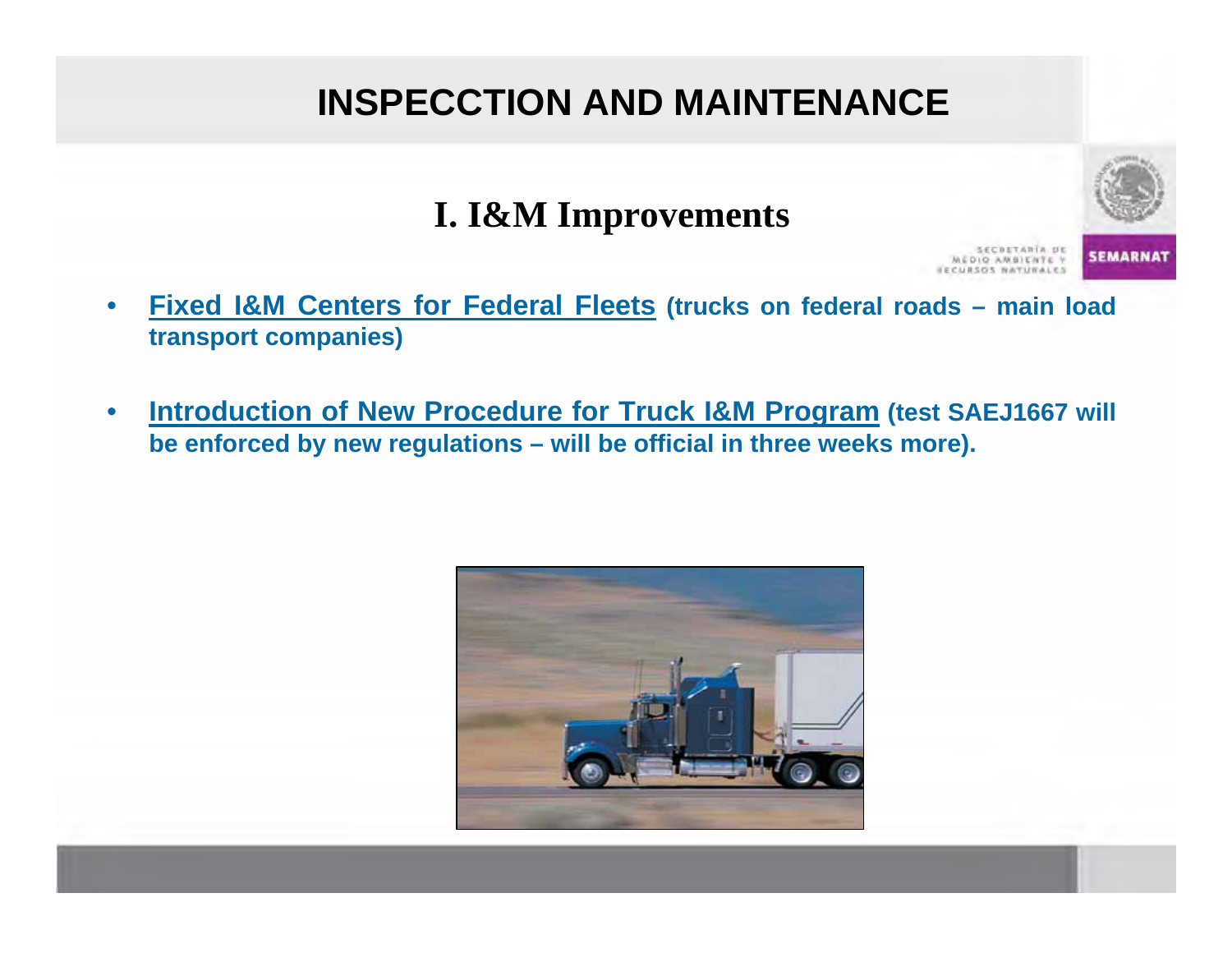# **VOLUNTARY PROGRAMS**



*SEMARN* 

• **Voluntary Program, "Partnership between SEMARNAT and Transport Industry (load and passengers)".**

**"Mexican Smartway"**

- The "program" design take "Smartway" as a model focus on impulse clean and energy efficient transport.
- In "planning and design stage".
- Will start with pilot program in the border area.
	- Three regional workshops are programmed with EPA support.
- •Other government agencies are adding to this effort (Energy Secretariat)

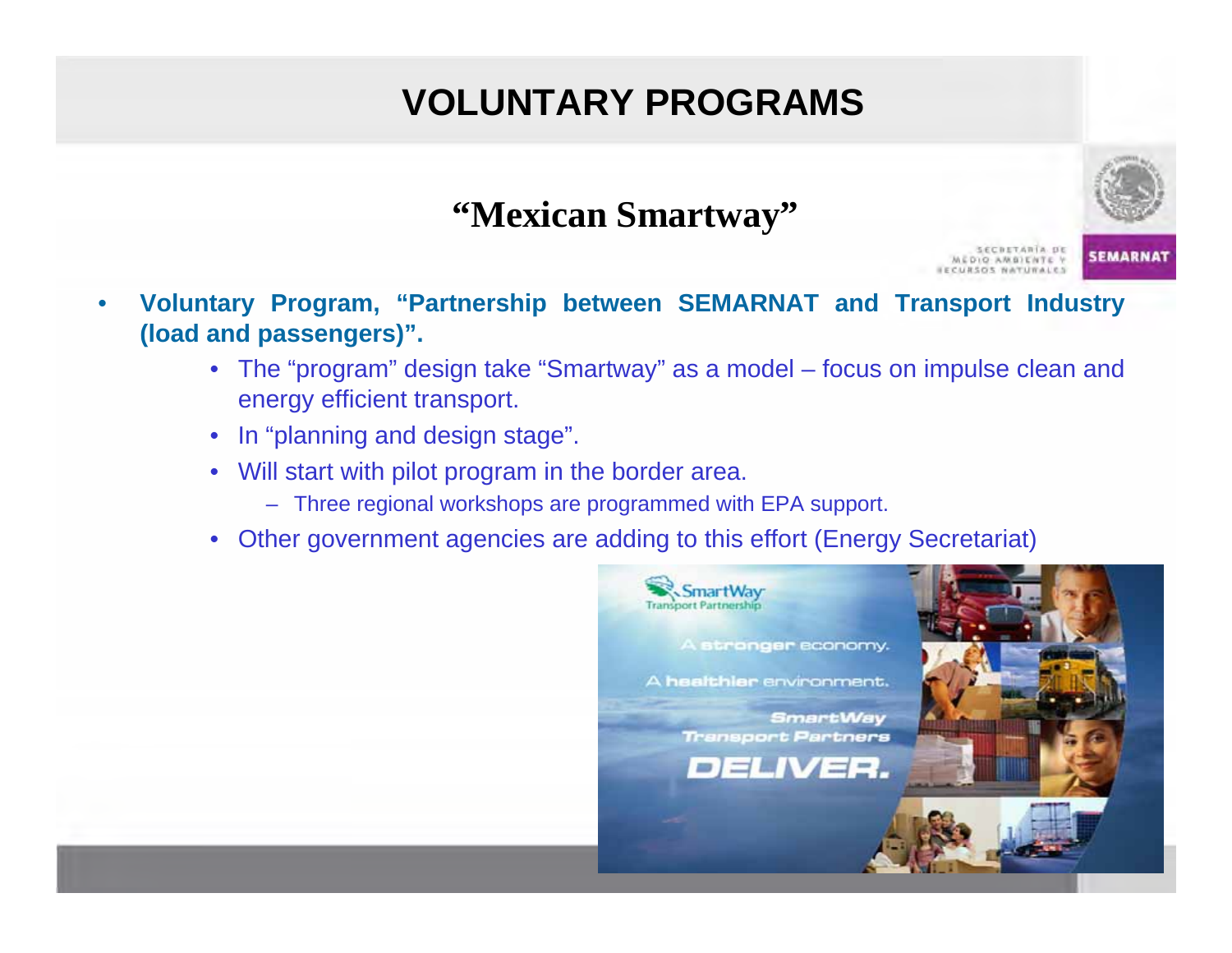# **VOLUNTARY PROGRAMS**



**SEMARNAT** 

**"Mexican Smartway"**

- • **Smartway is also a good oportunity to support "retrofit" in transport fleets.**
	- "Retrofit" equipment could be supported for economic and image benefits of "Smartway"; would be easier impulse "Retrofit" in fleets, as a part of "Smartway" program.
	- Border region is a good start for multiply "Retrofit" actions because has Low Sulphur Diesel.
	- Open the border on selective way to "Mexican Energy Efficient and Clean Transportist" can contribute to impulse "Mexican Smartway Program".

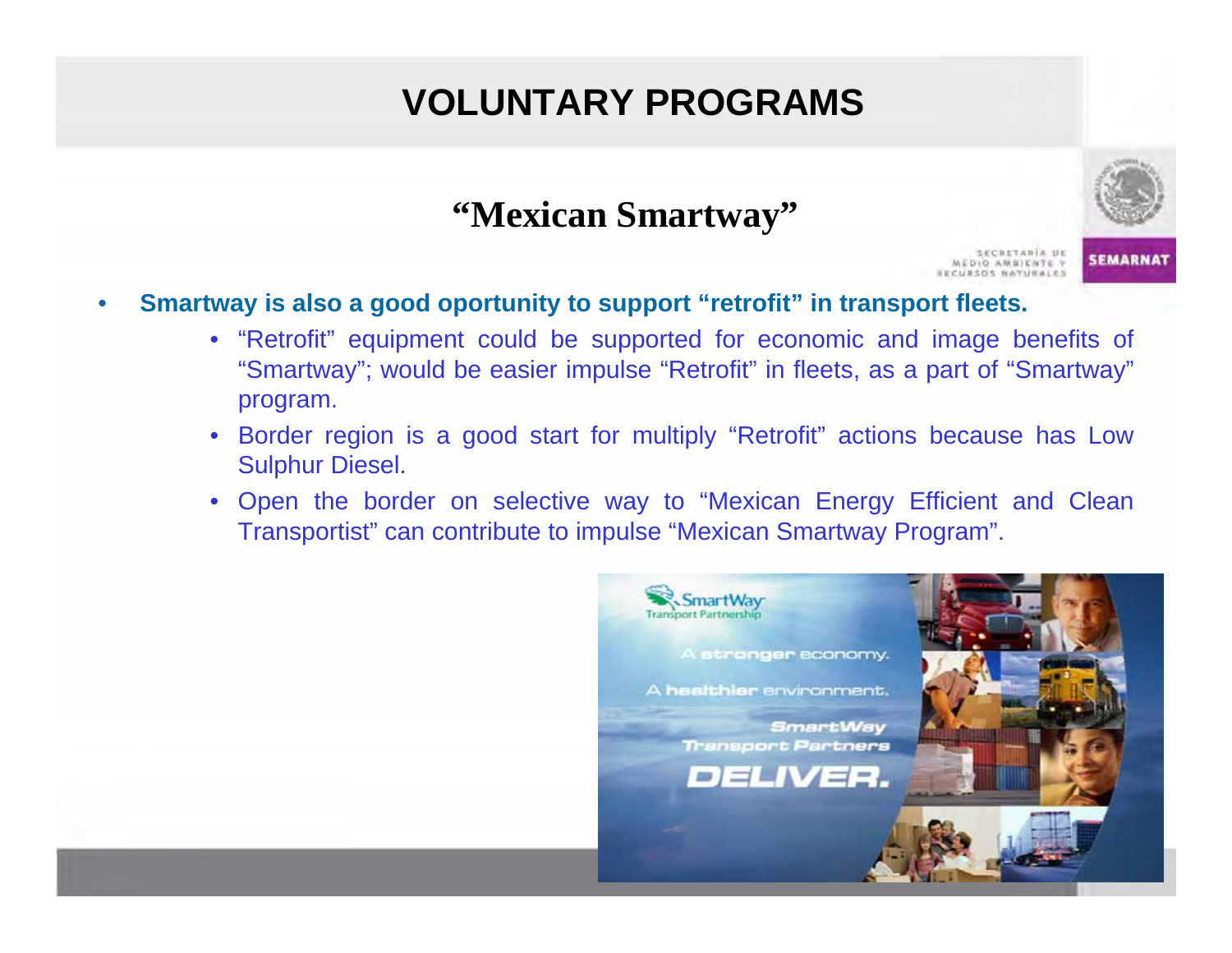**"Chatarrización Program"**

### **Goal: Renew federal fleet, looking for competitiveness and productivity of load transport**

- $\checkmark$  Who? Passengers or Load Transport (federal jurisdiction)
- $\checkmark$  How? With a fiscal incentive (money) offer by Federal Government.
	- $\checkmark$  The sale price of used truck, or
	- $\checkmark$  15% price of new or semi new truck, or
	- $\checkmark$  Specific money quantity (between \$140,000 \$60,000 pesos, in function of truck or bus class)
- $\checkmark$  When? the program is on wheels since October of 2003.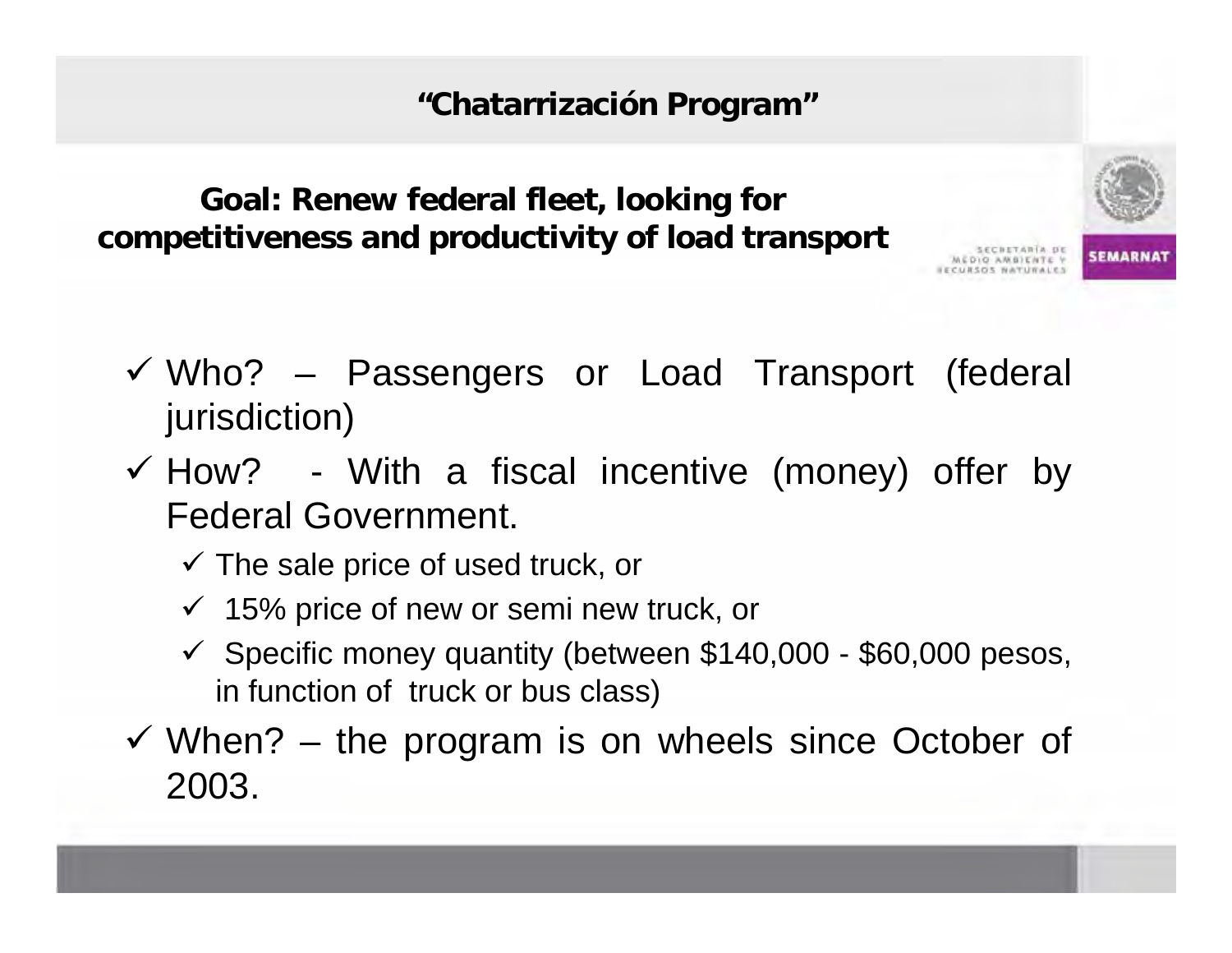**"Chatarrización Program"**

#### **HANDICAPS**



- $\checkmark$  The Federal Fleet Volume (around 600,000 trucks and busses)
- $\checkmark$  Transporters still need expend a lot of money to change their truck or bus
- $\checkmark$  Involve local governments to reach heavy duty local fleets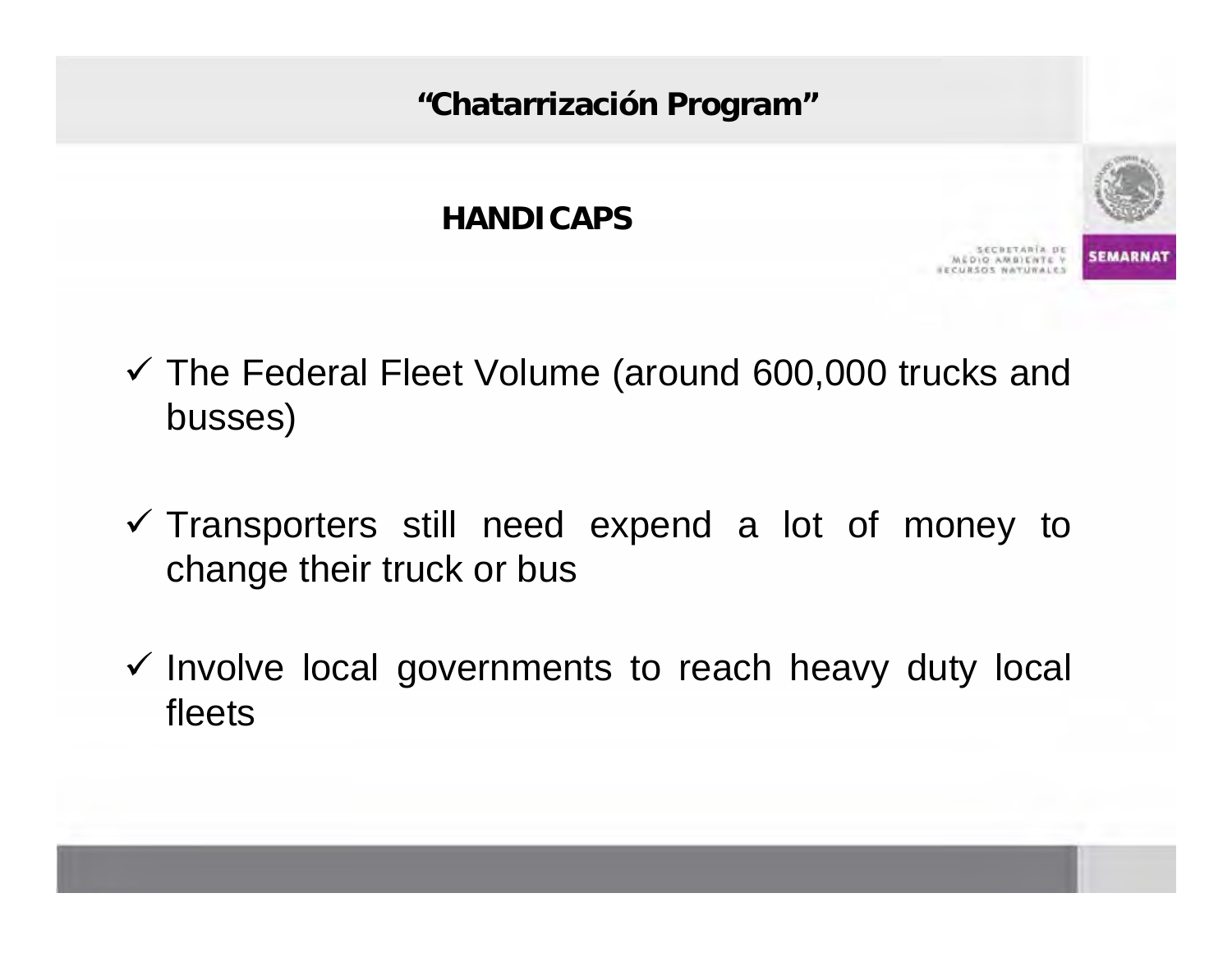

**SEMARNI** 

### **We are working for…**

• **Reduce emissions from diesel engines in all regions of Mexico, focus on priority areas (Metropolitan areas and border region)** 

#### **Our main strategy…**

• **Take technological and administrative proved measures as a main tools to reach faster emissions reductions in diesel fleets**

#### **Finally we expect…**

• **Retrofit technologies, clean fuels and operational changes can make a difference in reducing diesel emissions.**